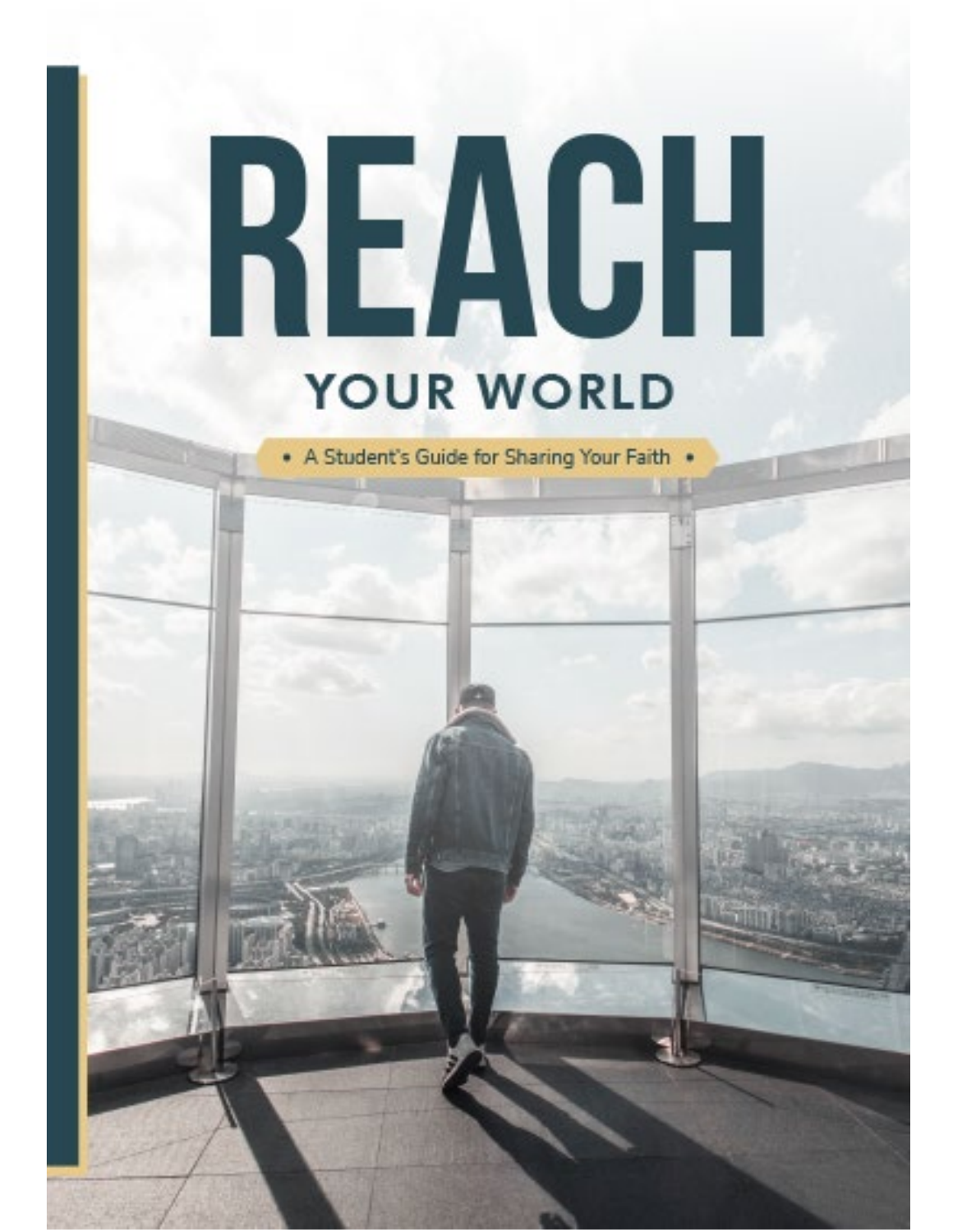# **STUDENT REACH YOUR WORLD**

## **LEADER NOTES**

**E**very time you gather with your group, you want to divide your time into three sections: looking back, looking together, and looking forward. Your group time together should last between 60 and 90 minutes each. Plan to balance your time between these three sections and don't spend all of your time on just teaching content, so leave plenty of time for all three areas.

## **LOOKING BACK**

*The goal of this section is to provide pastoral care and accountability*

- Ask questions about the past week such as: *"How did this week go?" "What stressed you?" "What went well?" "What's heavy on your heart?" "Where did you struggle the most?"* (Pray for each other as you begin your meeting time.)
- Review last week's **"Apply What You've Learned"** page. How are you putting into practice what you are learning? What problems did you have? What success did you have?
- Review the memory verse of the week. *"What did God show you through this verse?"*
- Ask them to share from their journals how God has spoken to them this week.

## **LOOKING TOGETHER**

*The goal of this section is to review the new teaching and practice what you have learned.*

*We want each person to grow in competence and confidence as they put God's Word to practice.*

- Spend time reviewing the key questions from each day and discussing answers.
- Half of the time should be spent on teaching and half of the time on practicing what you have learned together as a group.

## **LOOKING FORWARD**

*The goal of this section is to plan how they will practice what they have learned during the week and then commission them to do it.*

- Have each person write down one thing they will put into practice this next week on the **"Apply What You've Learned"** page.
- Commissioning: Have someone pray for the group to go out to do what they have learned in the power of the Holy Spirit.

 **2**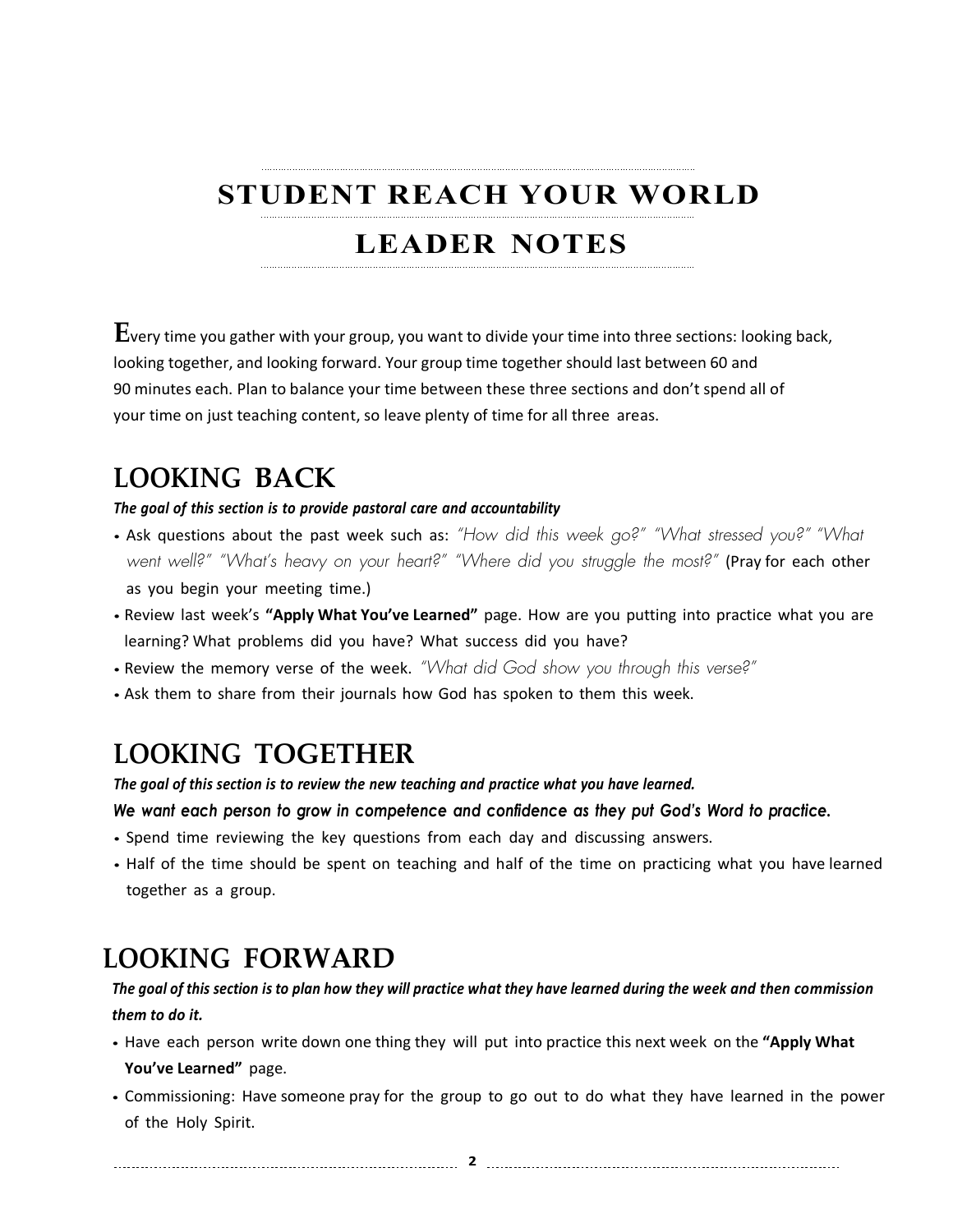# **INITIAL GROUP MEETING**

- Looking Back: Spend your time catching up with each other. Have everyone briefly share what has been going on in life since the last meeting. You, as the leader, should start off first.
- *Looking Together:* Hand out the books to everyone. Have someone read out loud the section *"How to use this Book"*. Remind them that there is a daily reading for them to do along with a Scripture memorization each week. Take a moment to look over the verses you will be memorizing during this study. You may want to refer your group to the page entitled *"Memorizing Scripture."* Answer any questions they may have regarding Scripture memory. At this time, remind everyone that you will also be reviewing the memory verses from *"Walk With God"* during this study. Explain that they will be reading through the book of Acts together so you may want to read through the *"Acts At A Glance"* page together. Remind them about the journaling with using the **L.I.S.T.E.N.** to God and **P.R.A.Y.**  methods learned in *"Walk With God."* Make sure everyone in your group has a Bible and explain that journal pages are provided each week in the study to record their Bible reading notes. Also read through the *"*My Commitment" page, and ask them to make a commitment to the group by checking the appropriate boxes on that page. Help your group select prayer partners from within the group and encourage them to exchange contact information. In addition, using the table of contents, briefly give them an overview of what you will be studying over the next seven weeks. Explain that the group will be taking *"fishing trips"* together during this study. So it would be wise to prepare in advance a schedule of those trips so everyone can synchronize their schedules.
- *Looking Forward:* Clearly set your expectations for the group and confirm the details of when and where you will meet. If a member must miss for any reason, they will need to contact both you and their prayer partner. Ask if there are any questions. Close out in prayer together, commissioning them as they head into this first week. I love asking the group to get on their knees for prayer, if possible, as I pray over them. Encourage them by telling them how you will be praying for them every day and how excited you are to see what God will teach them during your time together.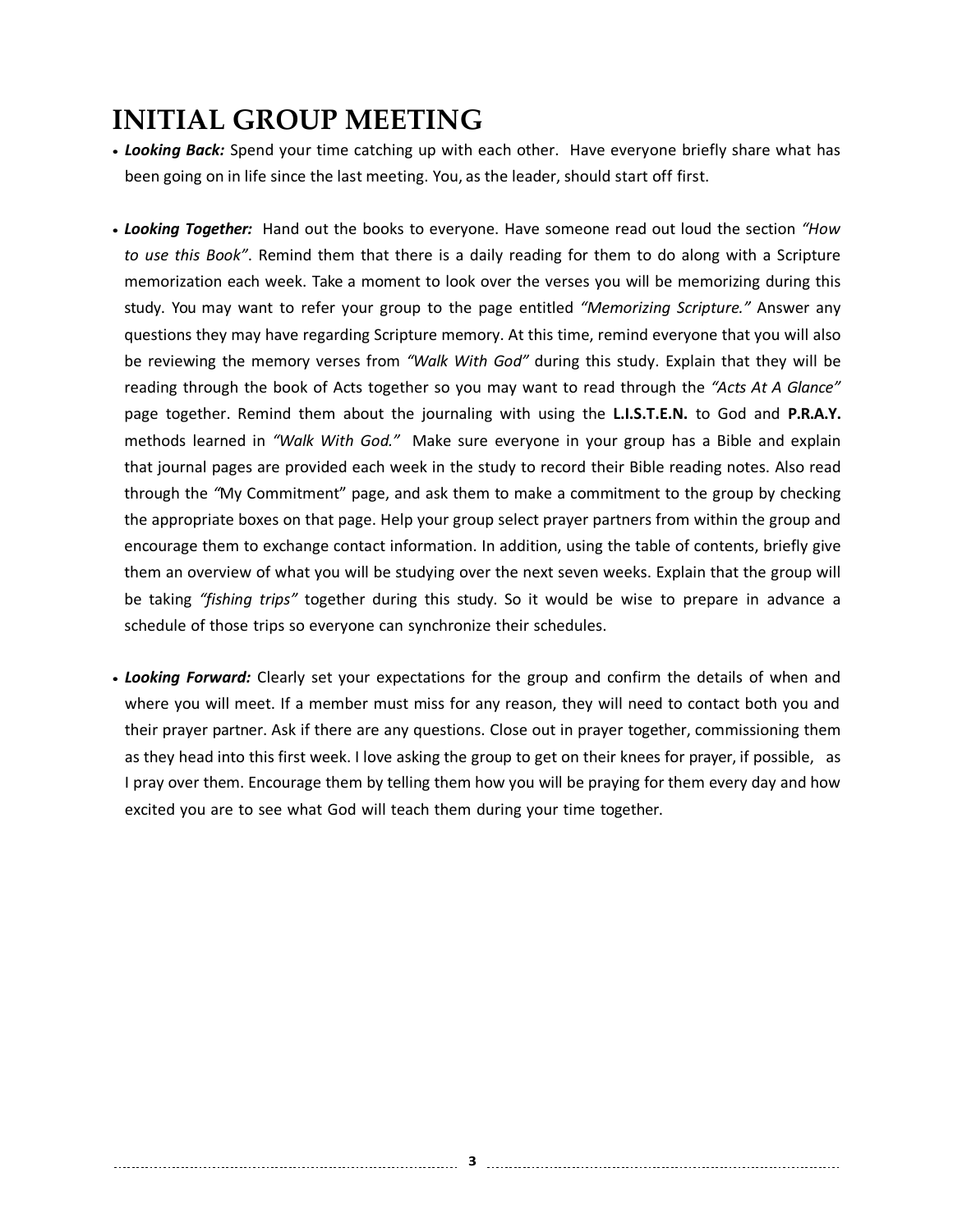# **GROUP LEADER SUGGESTIONS FOR WEEK ONE**

- *Looking Back:* As you gather together begin by reviewing the week. Ask questions like *"How did it go this week?" "What problems are you facing?" "Did you run into problems with your daily reading?"*  After everyone has shared, review the memory verse for the week. Remind the group that they should be trying to say the verse word for word as it appears in the Bible, not just as a paraphrase. Ask about how their reading has been in the book of Acts this week. What did God say to them personally? How is their journaling going?
- *Looking Together:* Week One is all about the motive for living on mission. Review the questions at the end of each day's reading. On *Day Two*, share how God has given you a sense of urgency for the people who are lost around you. On *Day Four*, share about what often keeps you from sharing your faith. Try to expose any misconceptions or hesitations about evangelism they may have. On *Day Five*, stop to have them picture their own funeral and what kind of fruit they want their life to produce. On *Day Six*, practice praying that the Holy Spirit would give each member the boldness to share the Gospel with others. Remember, modeling every step is vitally important!
- *Looking Forward:* Encourage each group member to write down one thing they will put into practice this next week on the **"Apply What You've Learned"** page. For example, they might commit to daily prayer asking the Spirit to give them boldness and opportunities to talk about Jesus. Also, remind them that as they read from the book of Acts each day, to journal using the **L.I.S.T.E.N.** to God and **P.R.A.Y.** methods. In this way, we walk with God by moving what we learn from our heads to our hearts. Have someone pray that God would give everyone in your group the boldness to share. Try to make a point to meet personally with one member each week for prayer and encouragement.

#### **GROUP LEADER SUGGESTIONS FOR WEEK TWO**

- *Looking Back:* Take time to review the week and discover the *"highs and lows"* of the week. Pray together. Review last week's **"Apply What You've Learned"** page. What challenges did they face? Review the memory verses assigned and journal entries from the past week.
- *Looking Together:* Week Two is about the importance of reaching out to people far from God. Remember to not only review the questions but to also stop and practice. On *Day Two*, spend time going over the **"MY TOP FIVE LIST"** they started on Page 59. This is critically important. If someone didn't do this, make time to do it together. On *Day Three*, discuss how they could use a meal or coffee to build bridges. Share how you have done this recently. On *Day Four*, discuss how many people must face a crisis before they finally come to Christ. Discuss some specific people they know currently in a crisis. Help them see that these people are often the most receptive to the Gospel. On *Day Five*, make sure they have a plan to pray for their lost friends daily. Get on your knees and spend time praying for their lost friends by name as a group.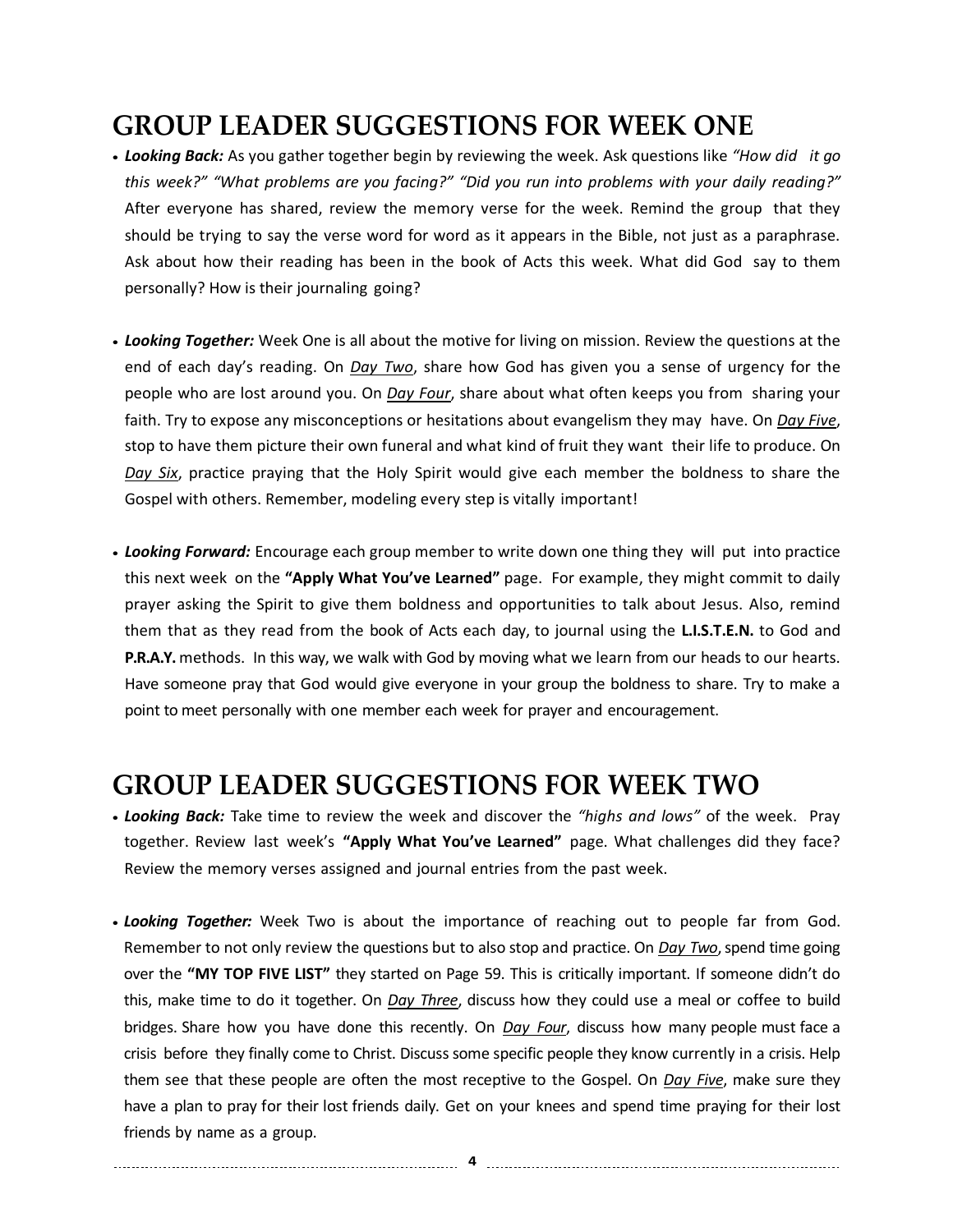• *Looking Forward:* Encourage each group member to write down one thing they will put into practice this next week on the **"Apply What You've Learned"** page. For example, they might commit to pray every day for their lost friends and/or to meet this week with one person on their list to share a meal. Remind them to keep up their daily reading as they **L.I.S.T.E.N.** to God and **P.R.A.Y.** Set up the first *"fishing trip"* you will take together next week. Choose a place where your group can practice having spiritual conversations (after-school events, coffee shops, parks, etc.). Have someone pray for the bold work God has for your group this week! Try to make a point to meet personally with one member each week for prayer and encouragement.

#### **GROUP LEADER SUGGESTIONS FOR WEEK THREE**

- *Looking Back:* Take time to review the week and discover the *"highs and lows"* of everyone's week. Pray together. Review last week's **"Apply What You've Learned"** page. Did they pray daily for the lost friends on their **TOP FIVE List**? Did anyone meet someone for a meal? What challenges did they face? Review all the memory verses and journal entries from the past week.
- *Looking Together:* Week Three is about sharing your story! Review the questions at the end of each day's reading. On *Day Two*, make time to ask each person to read their written *"Christ Story"*  testimony. If one of the testimonies is unclear, then address that privately to clarify that the person truly knows Christ. On *Day Three*, make time to discuss their *"Crisis Stories"*. Lead out by sharing your own pains and how God has used them. Ask each person to share what pain in their past that God might use as their platform. On *Days Four through Six*, take time to brainstorm and role play how to start conversations and how to move from casual to personal to meaningful to spiritual to Gospel.
- *Looking Forward:* Encourage each group member to write down one thing they will put into practice this next week on the **"Apply What You've Learned"** page. A great application would be to commit to sharing their testimonies with at least one person this week. This can be anyone (a friend or family member) for the purpose of practicing and keeping it succinct at two minutes or less. Remind them to keep up their daily reading as they **L.I.S.T.E.N.** to God and **P.R.A.Y.** Prepare all the details for your *"fishing trip"* this week! The goal of this trip is to get around people you don't necessarily know and to practice moving conversations from Casual along toward Spiritual and Gospel conversations. Encourage the group to be ready to share a *"Crisis Story"* and their *"Christ Story"*. Confirm the details, including time, place, location, etc. Have someone pray for the work God has for your group this week! Contact each group member this week. Have someone pray that God would give them boldness to share their stories this week. Try to make a point to meet personally with one member each week for prayer and encouragement.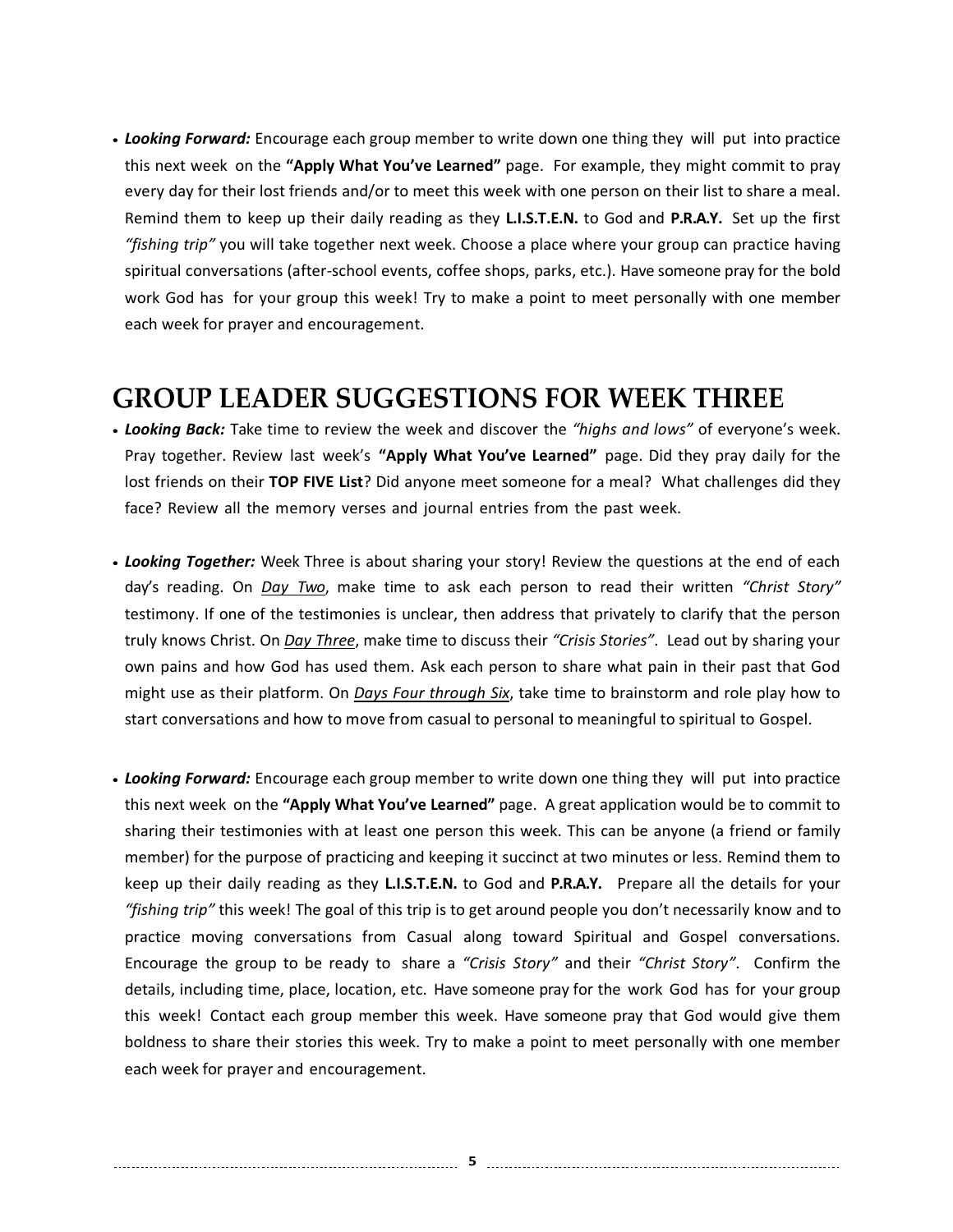## **GROUP LEADER SUGGESTIONS FOR WEEK FOUR**

- *Looking Back:* Take time to review the week and discover the *"highs and lows"* of the week. Pray together. Review last week's **"Apply What You've Learned"** page. Did anyone share their testimony? How did that go? What challenges did they face? Review how the *"fishing trip"* went and what they learned? Review all the memory verses assigned and journal entries from the past week.
- *Looking Together:* Week Four is all about sharing the Gospel! Review the questions at the end of each day's reading. Starting on *Day Two*, go over each day, drawing out each part of the "Path of Life" diagram while explaining it as you go. Model what it would look like to share the Gospel with someone using this tool. Let the people in your group practice as well. It is very important that they practice as a group and not just watch someone else do it.
- *Looking Forward:* Encourage each group member to write down one thing they will put into practice this next week on the **"Apply What You've Learned"** page. A great application would be to commit to sharing the *"Path of Life"* diagram with one person this week. Again, this can be a friend or a family member. This is for the purpose of practicing and getting comfortable with the diagram. Remind them to keep up their daily reading as they **L.I.S.T.E.N.** to God and **P.R.A.Y.** You may want to set up another *"fishing trip"* this coming week. This time, they can practice moving conversations, sharing their stories as well as sharing the Gospel using the "Path of Life" diagram. Encourage them to move their conversations with some of the ones on their **TOP FIVE List** this week. Have someone pray for the work God has for them this week! Contact each group member this week. Have someone pray that God would give them boldness to share their stories this week. Try to make a point to meet personally with one member each week for prayer and encouragement.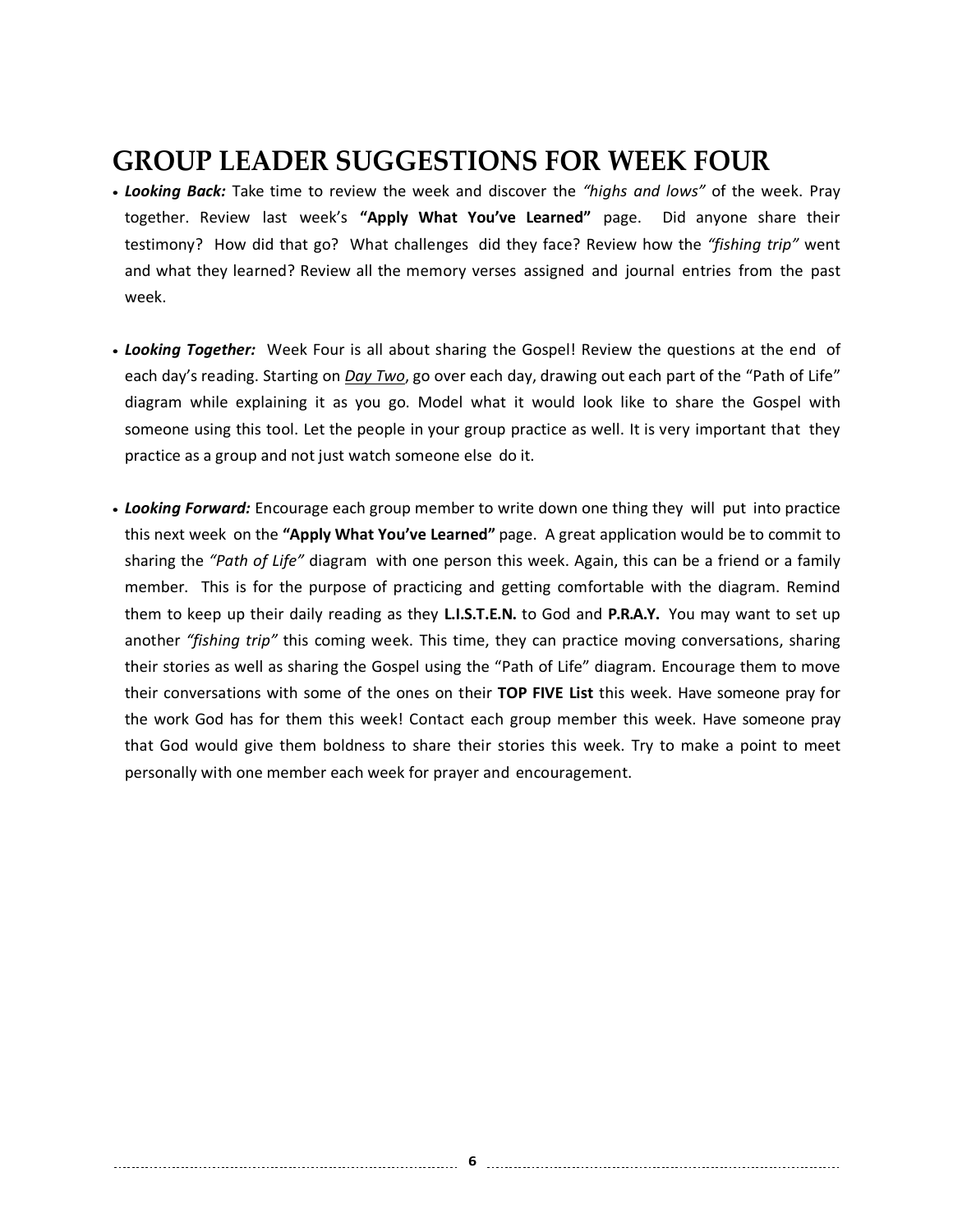## **GROUP LEADER SUGGESTIONS FOR WEEK FIVE**

- *Looking Back:* Take time to review the week and discover the *"highs and lows"* of the week Pray together. Review last week's **"Apply What You've Learned"** page. Have 1 or 2 of the group members practice sharing the "Path of Life" diagram with the group this week. How did it go? What challenges did they face? Ask if anyone had the opportunity to meet with someone on their **TOP FIVE List** this week? How did it go? Review all the memory verses assigned and journal entries from the past week.
- *Looking Together:* Week Five is about handling objections, so the conversation in your group could get rather profound. On *Day One*, discuss the differences between smoke screens and true roadblocks. How can you recognize the difference? On *Day Two*, discuss the uniqueness of the Bible. On *Day Three*, discuss how we, as Christians, handle suffering. Share stories from your own life. On *Day Four*, discuss why Jesus is the only way. What objections do they anticipate experiencing when they say, *"Jesus is the only way!"*? On *Day Five*, discuss the reality of Hell and why Jesus warned about it so often. On *Day Six*, talk about the *"yellow light"* and how you have dealt with people who weren't quite ready to follow Jesus. This is a good place to mention the *EXPLORE STUDY* book, which is the Gospel of John in the easy-to-read CSB version with questions after each chapter specifically looking at the claims of Jesus Christ. You may want to bring a copy of the *EXPLORE STUDY* book with you so they can thumb through it and discuss how to use it. Also, throughout this day you may want to role-play answers, brainstorm responses and make this a practical training for fielding tough questions. Talk about resources where they can get more answers to hard questions.
- *Looking Forward:* Encourage each group member to write down one thing they will put into practice this next week on the **"Apply What You've Learned"** page. For example, this might be a good week to commit to meeting with someone on their **TOP FIVE List** and attempt to share the "Path of Life" diagram with them. Remind them to keep up their daily reading as they **L.I.S.T.E.N.** to God and **P.R.A.Y.**  Tell them that this coming week they will begin to discover the "field" in which God wants them to work. Point out that they will be filling out the *"MY 4 FIELDS"* on Pages 185-186 next week during Group Time, which will help them discover where they have the most opportunities and impact for sharing the Gospel. Pray over them as you commission them for the work God has for them this week. Contact each group member this week. Have someone pray that God would give them all opportunities and boldness to share their stories this week. Try to make a point to meet personally with one member each week for prayer and encouragement.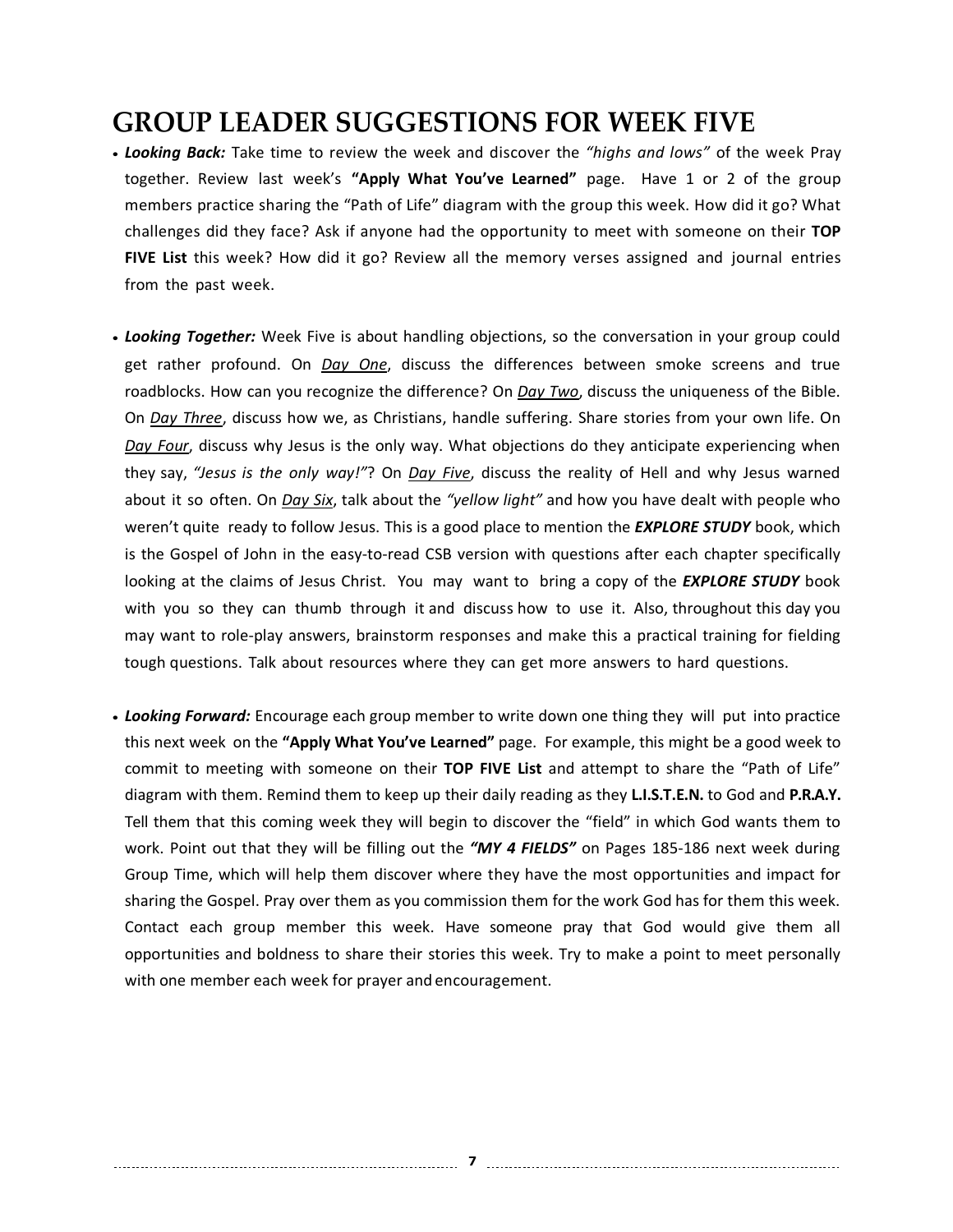# **GROUP LEADER SUGGESTIONS FOR WEEK SIX**

- *Looking Back:* Take time to review the week and discover the *"highs and lows"* of the week. Pray together. Review last week's **"Apply What You've Learned"** page. Have those who haven't practiced sharing the "Path of Life" diagram with the group yet, do it today. How did it go? What challenges did they face? Ask if anyone got to share the "Path of Life" diagram with someone on their **TOP FIVE List** this week? How did it go? What challenges did they face? Are there any questions? Review all the memory verses assigned and journal entries from the past week.
- *Looking Together:* Week Six is all about working the field in which God has planted you. It is very critical for your group to begin to develop a missionary mindset for the 4 fields in which they live. On *Day One*, help them understand God's plan to scatter believers everywhere and activate them with the Gospel. On *Day Two*, talk about who is in their field, and illustrate with your life experiences. On *Day Three*, be sure to make time to pray for their fields, following the pattern for prayer explained. On *Day Four*, make sure everyone understands the person of peace. On *Day Five*, talk about ways to scatter the Gospel. Focus on the importance of their **TOP FIVE List** and moving conversations toward the Gospel. On *Day Six*, discuss how the church can partner with them using examples from your own life. After Day Seven, make time to fill out *"MY 4 FIELDS"* on Pages 185- 186. This will help them to develop an intentional plan to live on mission. As you go through this together, show them how you are putting this into practice in your own life.
- *Looking Forward:* Encourage each group member to write down one thing they will put into practice this next week on the **"Apply What You've Learned"** page. For example, they might commit to contacting believers in one of their fields to develop an action plan for reaching the lost in that field. Remind them to keep up their daily reading as they **L.I.S.T.E.N.** to God and **P.R.A.Y.** Tell them that this coming week is the last week, and you will be talking about the things that hold them back from living on mission. Have someone pray that God would give them boldness to share their stories this week. Try to make a point to meet personally with one member each week for prayer and encouragement.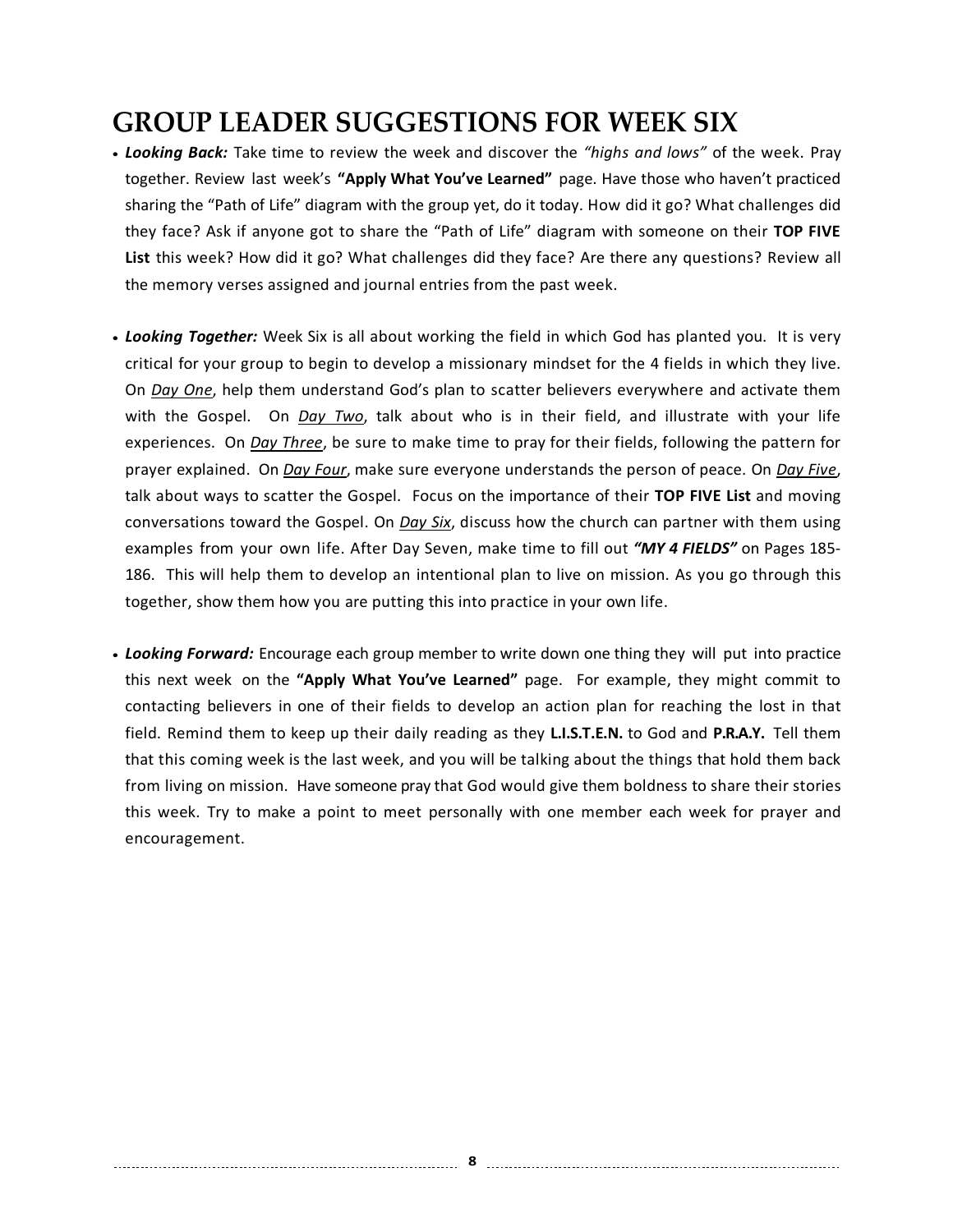# **GROUP LEADER SUGGESTIONS FOR WEEK SEVEN**

• *Looking Back:* Take time to review the week and discover the *"highs and lows"* of the week. Pray together. Review last week's **"Apply What You've Learned"** page. Did anyone get to share the "Path of Life" diagram with someone on their **TOP FIVE List** this week? How did it go? What challenges did they face? Are there any questions? Review all the memory verses assigned and journal entries from the past week.

•

- *Looking Together:* Week Seven is all about breaking down barriers that keep us from living on mission every day. Review the answers to the questions at the end of each day's reading. On *Day Two*, discuss how fear can keep them from speaking boldly about Jesus. Help them to identify sources of fear in their lives. On *Day Three*, discuss being too busy and how their pace of life may actually keep them from being fruitful. On *Day Four*, discuss the dangers of creeping indifference. On *Day Five*, ask them if there are areas of disobedience they need to confess to God? On *Day Six*, spend time casting a compelling vision of what God wants for their lives. Remind them that real success is not measured in academics and affluence, not in popularity or power, but in obedience to Jesus and living on mission for Him.
- *Looking Forward:* This is the last session of your group. It is very important that you take time to review what has meant the most to each group member. In what ways have they learned how to reach their world in a deeper way? It is also important to remind them that this is just one more step in their spiritual growth. Encourage every group member to take the next step … learning how to invest in others by completing the next seven-week study called *"Invest in a Few."* Give them details about when the next study will start. You might want to get a commitment from those in the group who would like to move forward so that you can order books for them. Also, challenge them to continue to **L.I.S.T.E.N.** to God and **P.R.A.Y.** daily for life, as well as praying for their **TOP FIVE List** and moving conversations with others in their fields!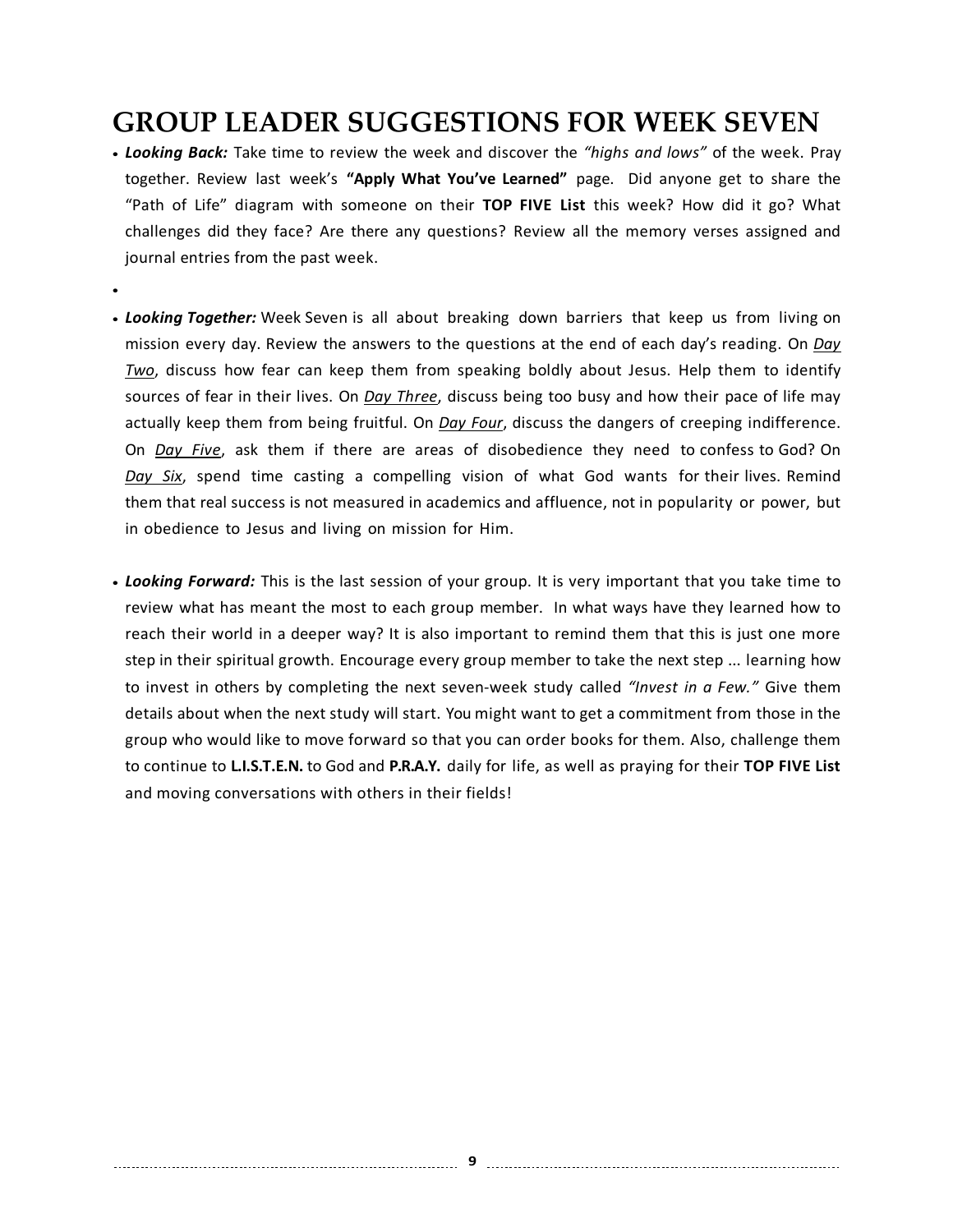# **FAQ FOR LEADERS**

#### **Q: How should <sup>I</sup> use the** *"Leader Notes"***?**

**A:** <sup>I</sup> think it is best to read through the *"Leader Notes"* before you meet with your group. Any thoughts or ideas you glean should be written down in your *"Reach Your World"* book, so you are not referring to the "Leader Notes"; you will be just looking at your own book. The *"Leader Notes"* only contain general suggestions about how to lead your group and does not contain any additional content to be shared in your group.

#### **Q: How long should each group time last?**

A: The length of the group time will often be determined by how many are in your group and how engaged your members are in the discussions. Generally, a group time should last from 60 to 90 minutes. We find that 90 minutes is optimal, as 60 minutes feels rushed, especially as you progress through the weeks. I suggest you don't let it go too much longer than that. Have a clear start and end time in mind. As you approach the end time, bring the group to a close and then make yourself available for discussion for those who want to stay. This way, you honor everyone's time but allow additional discussion for those who might need it.

#### **Q: What if someone misses <sup>a</sup> group session? What should <sup>I</sup> do?**

A: It is common that someone will have to miss a session. If you postpone a meeting because one or two have to miss, then the rest of the group will be held back. The book is designed to be completed in seven consecutive weeks. If you skip weeks, then the group will be confused as to what week they are studying and will get out of the habit of spending time with God every day. My suggestion is to continue to meet as a group for the full seven consecutive weeks. If a member misses, ask them to continue to do their study every day and attend the next group session. You might offer to meet with them individually to discuss the week they missed. Also, you may see if they would be able to join the group via teleconferencing (Zoom, Skype, Facetime etc.).